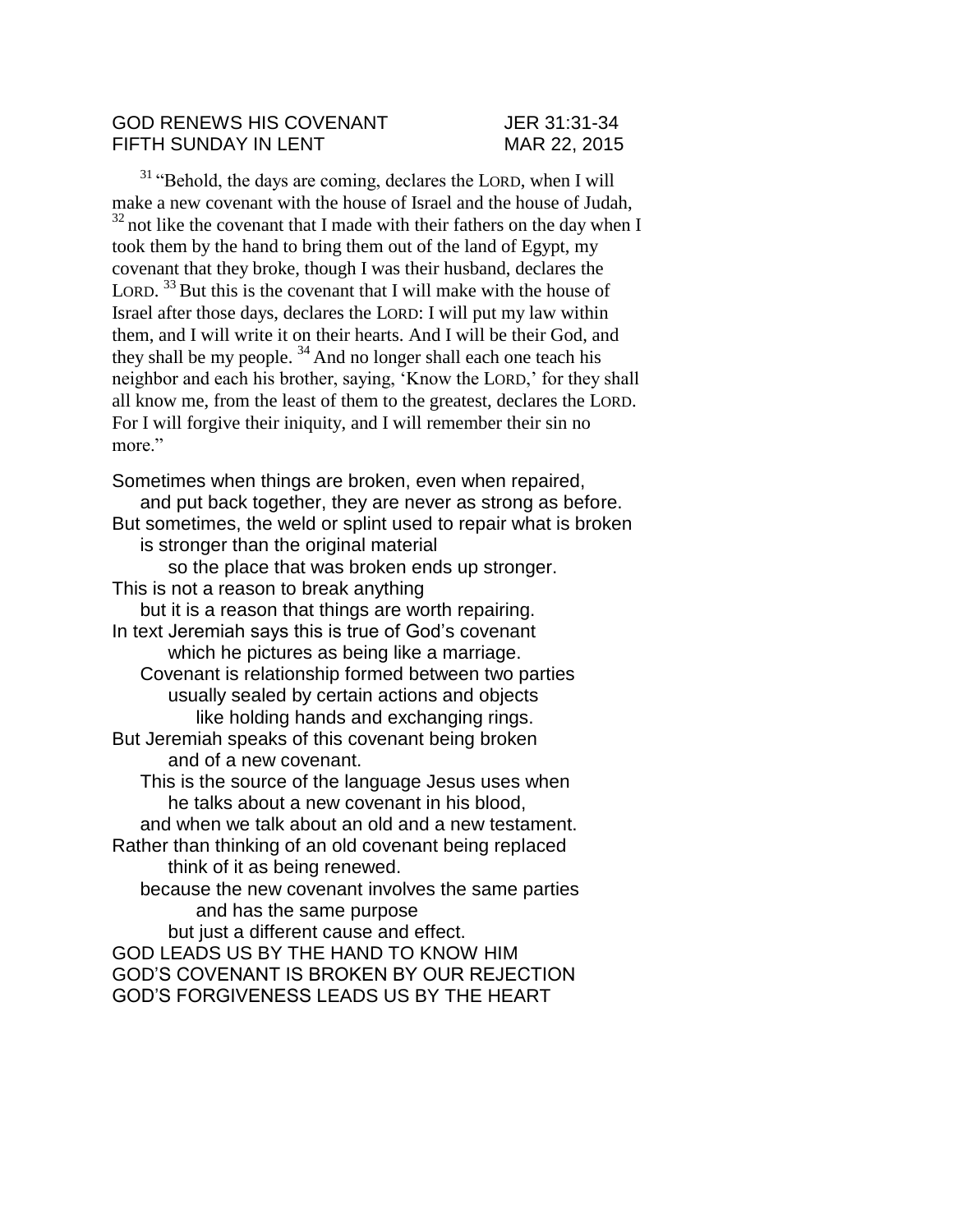## GOD LEADS US BY THE HAND TO KNOW HIM

<sup>31</sup> "Behold, the days are coming, declares the LORD, when I will make a new covenant with the house of Israel and the house of Judah,  $32$  not like the covenant that I made with their fathers on the day when I took them by the hand to bring them out of the land of Egypt, my covenant that they broke, though I was their husband, declares the LORD.

God pictures his covenant with Israel as being like a marriage where he is the husband who will faithfully provide & protect. He pictures himself like ancient groom leading bride by hand from where she used to live to his own home which may be a place she has never been before. in fact, before the wedding, ancient bride & groom may not have known each other, but they would get to. Word in v. 34 for "know" the Lord is same word as in Genesis where KJV translation says "Adam knew his wife." It is an intimate knowledge, not just an acquaintance. This is kind of faithful relationship God wanted with Israel. But how would they know a God who was unseen? God had ways he led them by the hand to himself, that is, things he had them do. He had them build a tabernacle, later a temple, which showed, even though they didn't see him, he was always with them. He had priests, described in today's epistle reading, to show that this relationship required an intermediary. They performed sacrifices to show that shedding of blood was necessary to remove the uncleanness of sin. Each of these things pointed ultimately to Jesus, and the new covenant in his blood just like the things we do here in this place, washing in Holy Baptism, receiving Holy Communion, are ways God leads us by the hand to know him because he wants to have a personal relationship with him. Ancient covenants were usually made mutually by two parties who joined hands & agreed on what each would do. But God's covenant was one sided. God alone made promises about what he would do and then told Israel what they would do in response. then they trusted and relied on his promises.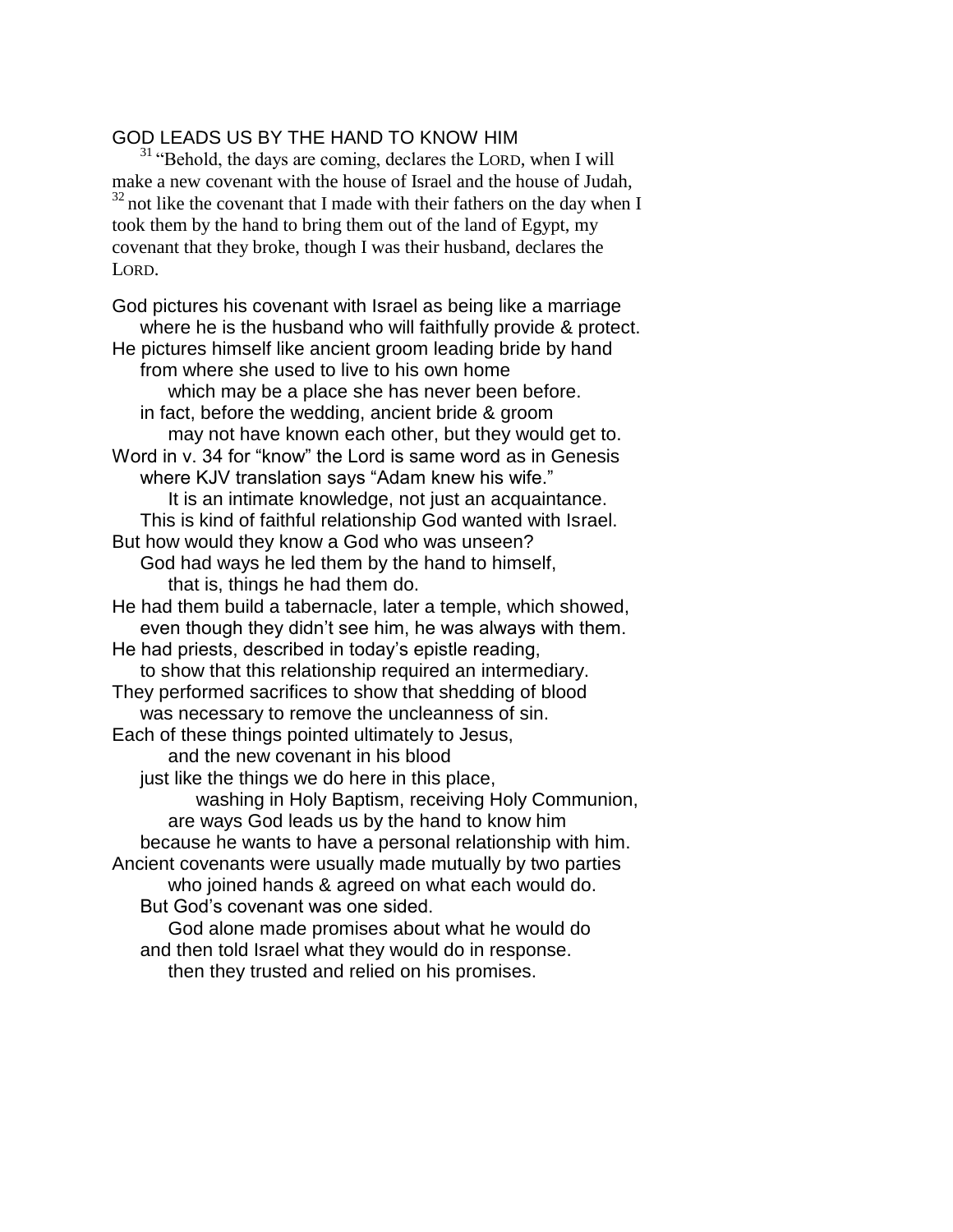# GOD'S COVENANT IS BROKEN BY OUR REJECTION

God laments my covenant that they broke, though I was their husband,

Purpose of God's covenant in which he led them by the hand was not just that they go through the motions but that they were led to an intimate knowledge of God and what his great love for them was like. But the people weren't interested in knowing God. They weren't interested in hearing what he had to say or in spending time with him. And maybe it was because they didn't really want him to have an intimate knowledge of them and what they were like inside. They wanted to hide the shame of their sinful desires and their selfishness and laziness and mean hearts. The intimacy God intends in marriage & relationship with him requires openness, which means vulnerability, being able to be hurt. It means risking being hurt by what the other might think of me if I was open But without this kind of openness, there is no real love. Israel was not ready to take the risk of trusting & loving God. Instead, they took God's gifts and turned their backs on him and followed their feelings to other lords, other gods that seemed to be fine with multiple partners. So the covenant of God's promises to them was broken not by God who made them and always faithfully does exactly what he says but by the people who didn't receive what was promised because they didn't believe what God said. The reason the old covenant was broken was not because there was something wrong with the covenant and the things God led the people by the hand to do but because there was something wrong with the people who refused the intimacy God wanted to lead them to. Let us recognize how the same things can be true of us. God has promised us also that he will always be with us and that he is leading us to his eternal home for us. This gives us hope, peace, comfort and joy but it doesn't come from just going through the motions of church ceremonies without genuine faith,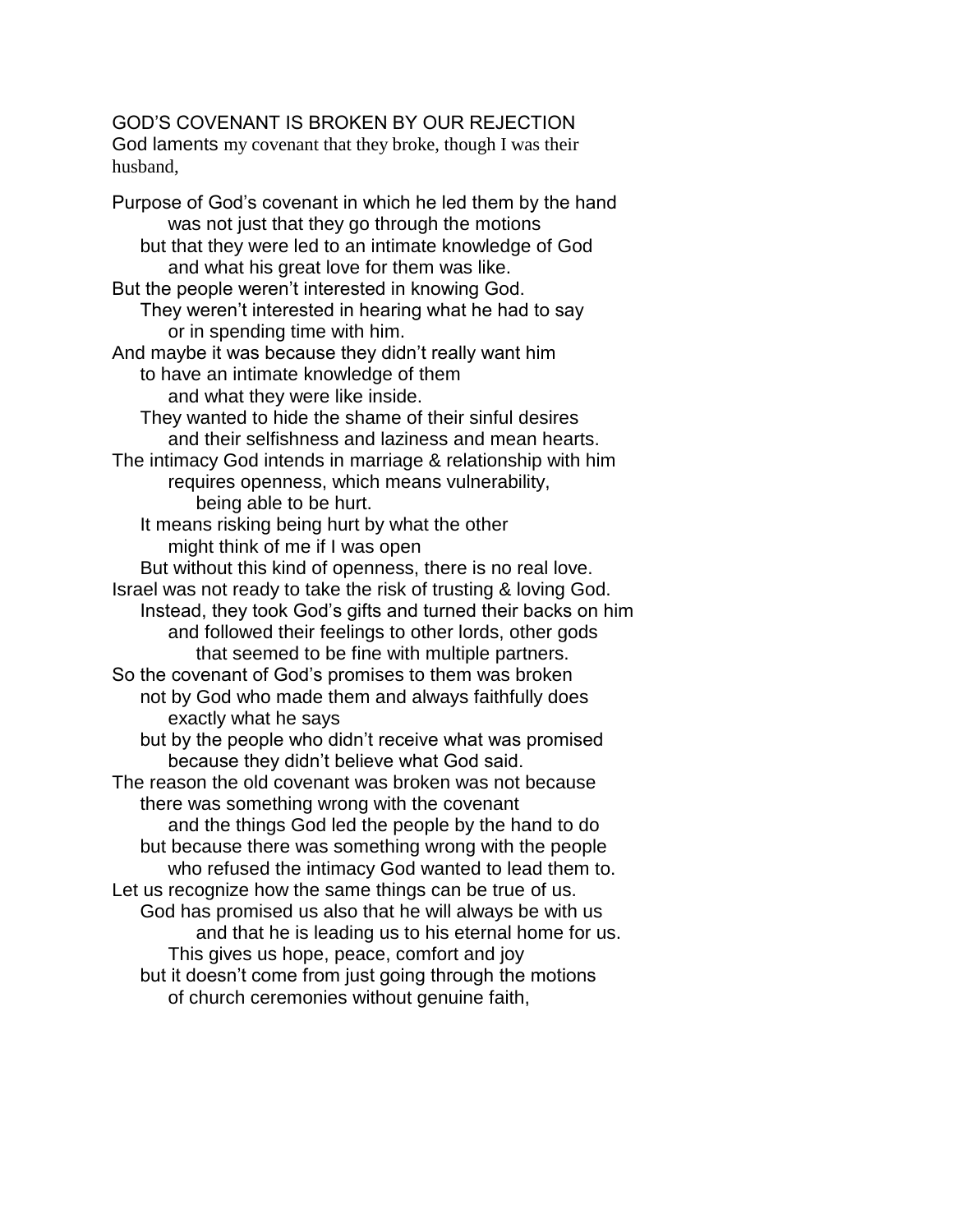without being open with God about our sins and sincerely desiring to know him and his love. But the good news is that God is still faithful to his covenant and to us, and so…

## GOD'S FORGIVENESS LEADS US BY THE HEART

 $33$  But this is the covenant that I will make with the house of Israel after those days, declares the LORD: I will put my law within them, and I will write it on their hearts. And I will be their God, and they shall be my people.  $34$  And no longer shall each one teach his neighbor and each his brother, saying, 'Know the LORD,' for they shall all know me, from the least of them to the greatest, declares the LORD. For I will forgive their iniquity, and I will remember their sin no more."

What creates the new covenant is God's forgiveness because in this covenant what leads us is seeing that in spite of our brokenness and unfaithfulness, God still loves us and forgives us. This happens because God was willing to love us openly and take the risk of making himself vulnerable to us. And so Jesus came, as God planned & promised all along to be God with us in a tabernacle of mortal flesh, to be the mediating priest who experiences our sufferings to accept the rejection of those who refused to know God and allow himself to be hurt, to die and so to be the once and for all sacrifice whose blood signs and seals the new covenant in which God gives us the forgiveness of our sins. This is what grips us not just by the hand but by the heart and leads us to where God wants us to go. This covenant too is one sided, all depends on what God does. He says, This is the covenant I will make.. I will put my law.. I will be their God…for I will forgive. This covenant too still involves actions of God that lead us through the water of Holy Baptism to the altar to receive Jesus' body and blood and words of God spoken by brothers & other mediators. But this covenant too calls for the trusting openness of faith through which we believe what he writes on our hearts and receive his forgiveness and live as his people So that we do the things God wants us to do not just because his law says we have to but because our hearts want to